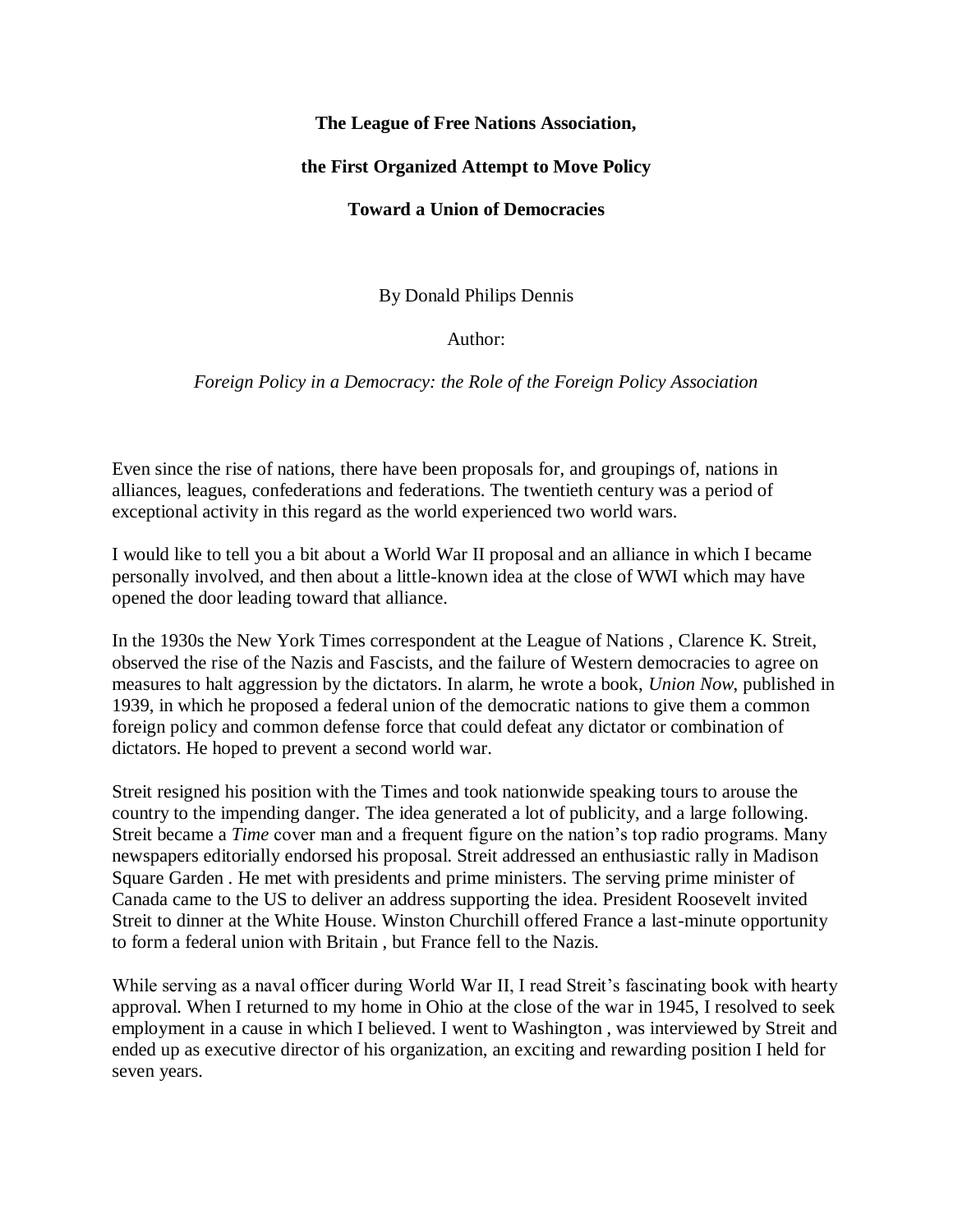In 1953 I joined the staff of the Foreign Policy Association, from which I retired as vice president in 1986. Upon retirement, I decided to write a history of the Association. To my surprise and delight, I discovered that the FPA had begun at the close of WWI as an advocate of principles very similar to those of Streit, (if not in a specific proposal.???)

During and immediately after the war, New York City gave birth to a number of citizen organizations created to promote foreign policy views for organizing the peace. The largest, organized in 1915, was the League to Enforce Peace headed by former President William Howard Taft, with 34 state governors as vice presidents. It wielded enormous influence, but virtually collapsed when the U. S. Senate rejected US membership in the League of Nations in 1919. (Its quest was taken up by the American Association for a League of Nations, founded in 1922.) Other organizations of particular note were the League of Free Nations Association, founded in 1918, and the Council on Foreign Relations, established in 1919.

In a very fledgling form, the idea of a union of liberal democracies emerged from the League of Free Nations Association. This is the group to which I wish especially to call your attention. The LFNA later became the Foreign Policy Association. In my book *Foreign Policy in a Democracy: the Role of the Foreign Policy Association (2003),* I provided the first full review of the work of the LFNA.

The initiator of the LFNA was Paul Kellogg, crusading editor of *The Survey* and president of the National Conference of Social Work. In April 1918 he assembled 18 friends, many from the liberal weekly US journals that had become the leading exponents of democracy in foreign affairs during WWI. These included Norman Angell, first recipient of the Nobel Peace prize, from *The Independent;* Herbert D. Croly, founder of *The New Republic,* and Henry R. Mussey of *The Nation.* Also present were two budding historians: Charles A. Beard and Will Durant.

Paul Kellogg had recently returned from Europe and believed there was an urgent need for building a body of support for the liberal, democratic principles expressed by President Wilson for establishing peace and a new world order. He stressed freedom when he wrote: "the only consistent work in preparing for the time of settlement by a lay body is that of the League to Enforce Peace, which is mostly absorbed in the machinery of international control rather than the democratic principles which must shoot through all such arrangements to make them tolerable."

While the idea of an open nucleus of democratic countries was more an idea of World War II, its first general formulation is found in the programmatic statements of the LFNA. In 1918 that organization proposed the creation of a "League of Free Nations, as universal as possible," clarifying that "the initiating nucleus of the membership of the League should be the nations associated as belligerents in winning the war." The decision-making process it envisaged was different from the usual pronouncements of the League to Enforce Peace: "the rules of international law should not be defeated by lack of unanimity."

President Woodrow Wilson himself, though dedicated to universalism, had in 1917 championed the idea of a League of Democratic Powers. It was through the work of the LFNA that the idea first took the form of political planning. It answered the concerns of those who, though skeptical about the viability of universalism in their time, still felt a universal moral responsibility. The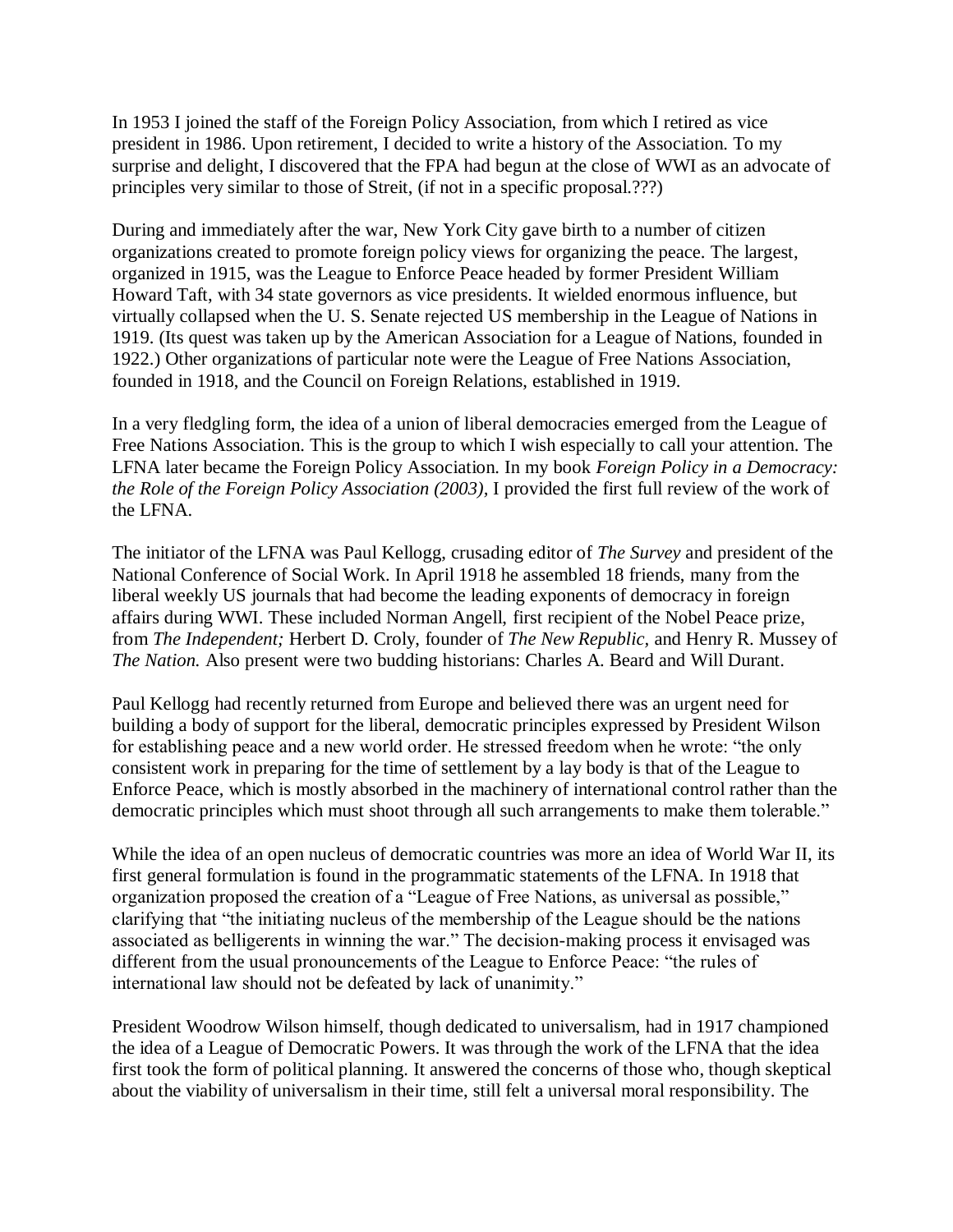idea that the democracies could perform such a moral obligation better than others seemed to provide a logical pathway out of the tension between universalistic goals and pragmatic reliable means.

In the "Statement of Principles" announcing its formation, the League of Free Nations Association stated that "indispensable to the success of American policy (is)…a universal association of nations based upon the principle that the security of each shall rest upon the strength of the whole, pledged to uphold international arrangements giving equality of political right and economic opportunity, the association to be based upon a constitution democratic in character, possessing a central council or parliament as truly representative as possible of all the political parties in the constituent nations, open to any nation, and only such nation, whose government is responsible to the people."

The LFNA founders knew that a universal organization comprised of democracies and dictatorships, kingdoms and theocracies could provide only limited security to the world because national governments would yield little authority to it. That is why, while calling for an organization as universal as possible, it proposed beginning with a nucleus of democratic nations and emphasized freedom and human rights: "democratic principles," "self-determination," "equality of political rights and economic opportunity," "a truly representative parliament." "a government responsible to the people," "a constitution democratic in character," "to achieve for all peoples, great and small, security, the due protection of national existence."

The LFNA proposal was, in a sense, the most far-reaching of the proposals for institutionalizing, instead of dissolving the World War I Atlantic alliance. At Versailles , a much more modest form of institutionalization was adopted - an Anglo-American Treaty of Guarantee to France – alongside the universal League, which the U.S. Senate failed to adopt. It is possible that, had the war-time alliance been institutionalized successfully, the peace would have been less vindictive and the Nazis and Fascists might never have come into power.

After the Senate rejected US entry into the League of Nations the LFNA gave up its role as an advocate and became the nonpartisan, educational Foreign Policy Association. Through enlightened education on the nature of the world year by year it helped bring Americans to enter into a second generation Atlantic alliance in 1941, and to institutionalize it in 1949 as NATO. It also helped Americans to decide to join the United Nations organization which they helped form in 1945.

Eleanor and Franklin D. Roosevelt were strong supporters of LFNA (and FPA). Within three months of the founding of LFNA, FDR spoke on its platform, as he did on a number of occasions, including when he was President. Eleanor signed the foreign Policy Association's incorporation papers, served on its Board and spoke for it many times.

What became of the idea of a federal union of democracies? It reached a zenith in the late 1940s and early 50's. The end of the war, and founding of the United Nations as a universal organization for peace, brought a relaxation in the search for democratic world order, although a young John F. Kennedy, reporting for a newspaper at the founding conference of the United Nations, wrote a nostalgic piece "What became of Union Now?"